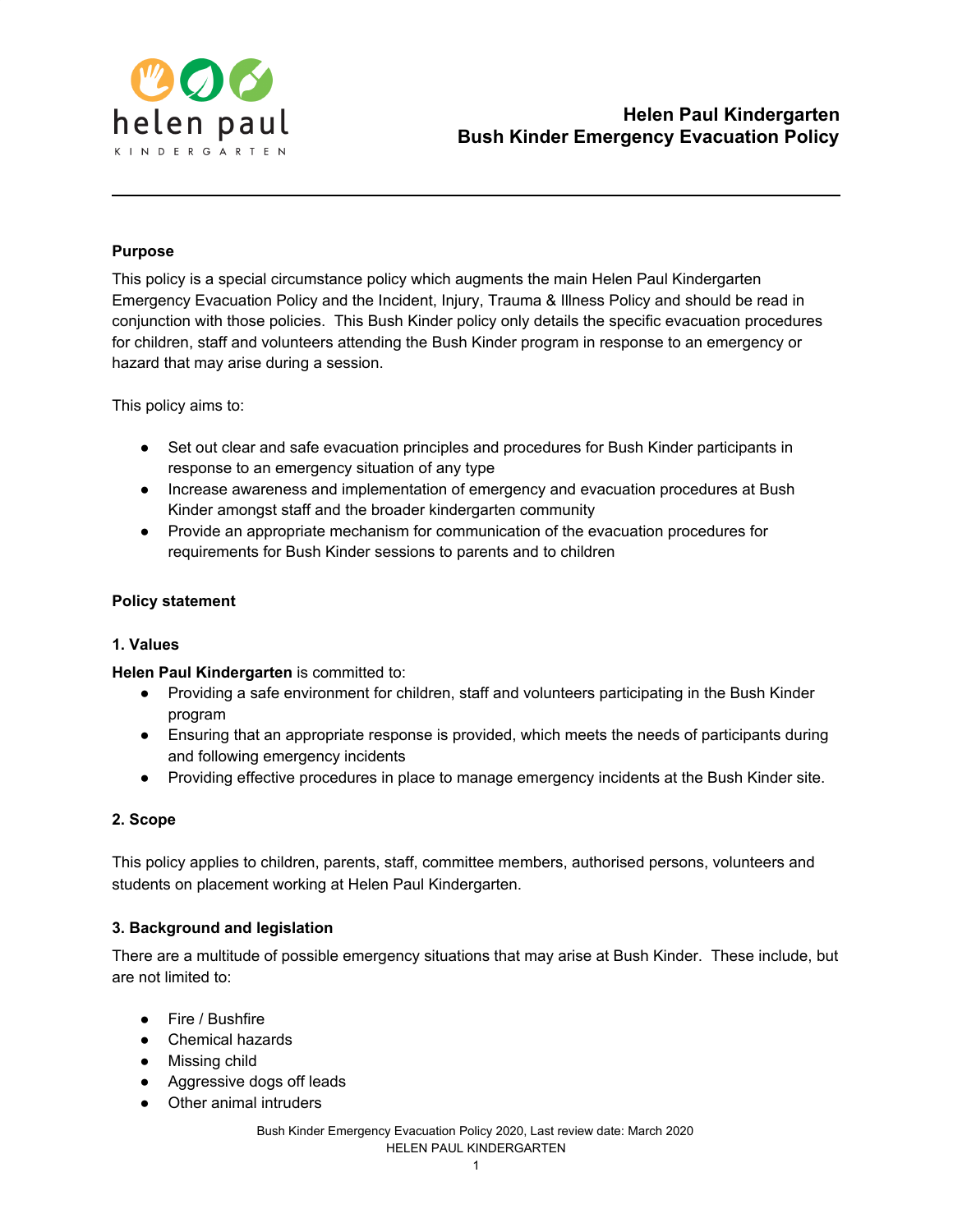

- Uninvited person/stranger (threatening, causing a nuisance or unease for staff and participants)
- Toxic leak
- Hostage/siege
- Natural events, such as extreme weather, floods, severe winds, thunderstorm or earthquake
- The involvement of firearms or other weapons
- Hazardous substances incidents
- Medical emergency (refer to Incident and medical emergency management policy).
- Accident

The aim of this policy is to provide the appropriate response to such an incident or emergency to ensure the safety and wellbeing of all Bush Kinder participants.

Relevant legislation includes but is not limited to:

- *Education and Care Services National Regulations 2011*
- *Education and Care Services National Law 2010*
- National Quality Standards, including Quality Area 2 Children's health and safety and Quality Area 3 – Physical environment
- Occupational Health and Safety Act 2004
- Occupational Health and Safety Regulations 2007

#### **4. Definitions**

**Assembly point:** A predetermined and mapped safe place for the Bush Kinder group to meet after an emergency evacuation. **[Refer to Attachment 1 for Bush Kinder assembly points]**

**Emergency**: A sudden, unforeseen crisis (usually involving danger) that requires immediate action. **Emergency evacuation:** Emergency evacuation is the immediate and rapid movement of people away from the threat or actual occurrence of a hazard.

**Evacuation route:** A predetermined and mapped safe route to move people away from a threat or danger. At Bush Kinder, the route taken will depend on the emergency/danger. **[Refer to Attachment 1 for Bush Kinder evacuation routes]**

**Hazard**: The potential to harm a person's health or safety that can arise from the environment, equipment and substances, poor work design and inappropriate practices and procedures.

#### **5. Sources and related policies**

#### **Kindergarten policies**

- Bush Kinder Delivery & Collection of Children Policy
- Bush Kinder Extreme Weather Policy
- Bush Kinder Identification and Visibility Policy
- Bush Kinder Protective Clothing Policy
- Bush Kinder Snake Awareness Policy
- Bush Kinder Dog Awareness Policy (Bush Kinder Specific)

Bush Kinder Emergency Evacuation Policy 2020, Last review date: March 2020 HELEN PAUL KINDERGARTEN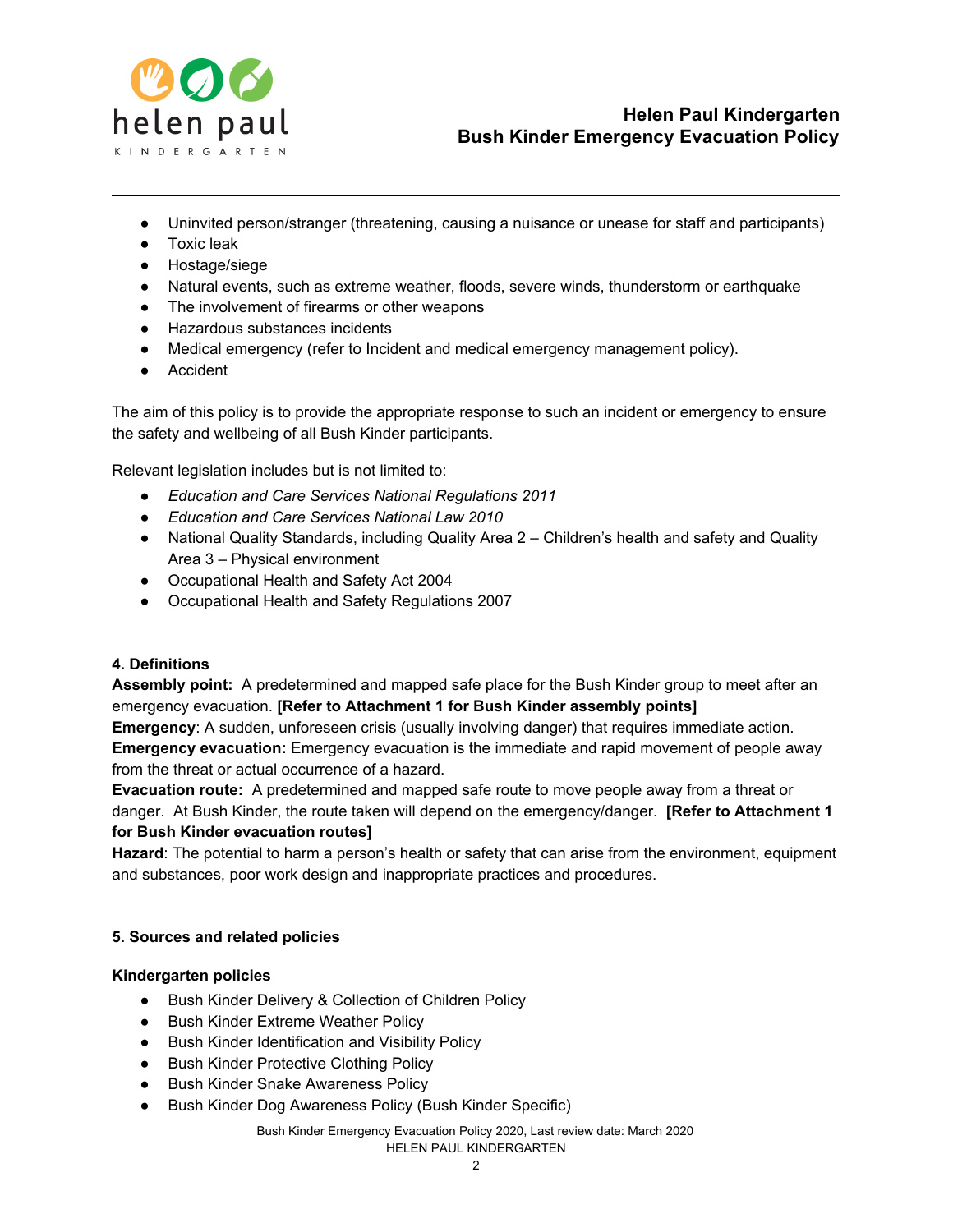

- Incident, Injury, Trauma & Illness Policy
- Supervision of Children Policy
- Excursion & Service Events Policy
- Sun Protection Policy
- Water Safety Policy
- Occupational Health & Safety Policy

# **Procedures**

#### **General**

The Committee is responsible for:

- Following all requirements in Helen Paul Kindergarten's main Emergency Evacuation Policy and the Incident, Injury, Trauma & Illness Policy
- Establishing, monitoring and reviewing the Bush Kinder Risk Register which identifies a number of potential hazards and risks and mechanisms for their treatment.
- Establishing, monitoring and reviewing (in consultation with staff) emergency evacuation procedures, a series of safe evacuation routes and assembly points in repsonse to a range of potential emergency situations **[Refer to Attachment 1 for Bush Kinder evacuation procedures, routes and assembly points]**
- Ensuring emergency evacuation procedures are included in teachers' documentation carried at Bush Kinder
- Ensuring a fully equipped first aid kit is included with the Bush Kinder gear and equipment
- Ensuring all teachers and volunteers are aware of the location of first aid kit at Bush Kinder.
- Providing a fully equipped portable first-aid kit
- Developing a regular training schedule for Bush Kinder staff that includes the operation of communication systems, evacuation procedures, including evacuation routes and safe places; and occupational health and safety and first aid
- Ensuring that all children, staff, parent, students, volunteers and visitors understand the requirements of this policy including conducting practice drills.
- Ensuring new Bush Kinder staff, students and volunteers have an understanding of the Bush Kinder policy and procedures in relation to emergency evacuation in their induction procedure
- Ensuring procedures are in place at Bush Kinder to identify which staff are in attendance at any one time, such as the sign-in sheet. This can then be used to ensure that all staff are accounted for in the event of an emergency.

Staff are responsible for:

- Ensuring the safety of the children, fellow staff members and volunteers in their care and protecting them from hazards at Bush Kinder
- Safely evacuating children and themselves in the event of an emergency situation
- Ensuring that all children, staff and volunteers are accounted for in the event of an evacuation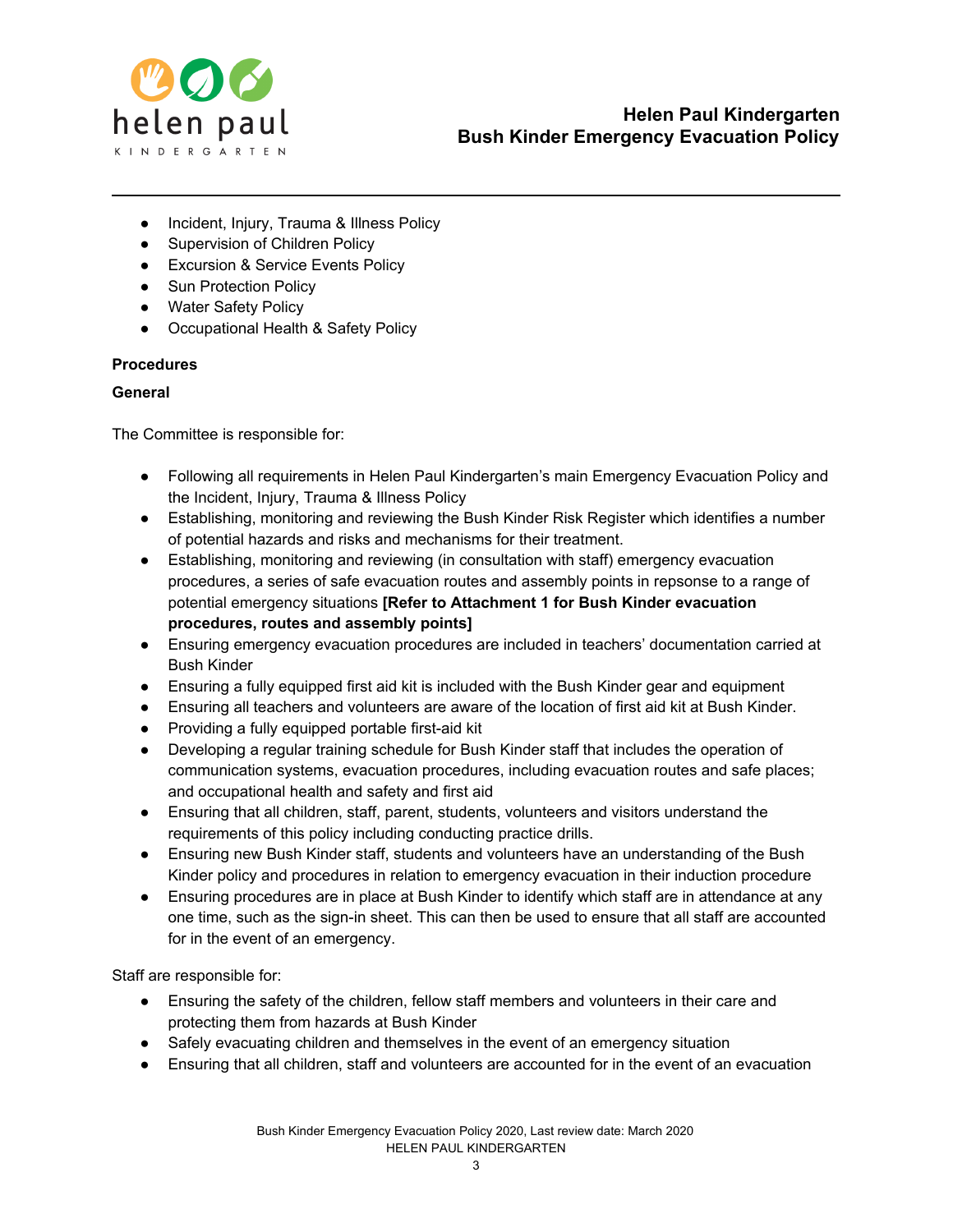

- Being aware of the Bush Kinder evacuation procedures set out in this policy, along with the evacuation routes and assembly points in the different emergency scenarios as set out in Attachment 1.
- Providing awareness and support to children before, during and after emergencies
- Providing input into the development of procedures to be followed in the event of an emergency situation, and contributing to the review of the procedures following an emergency incident
- Informing the committee and reporting notifiable incidents to the DET

Parents are responsible for:

- Reading and being familiar with the policy
- Bringing relevant issues to the attention of both staff and committee
- Ensuring children are signed in and out as per the requirements of the kindergarten's Delivery and Collection of Children Policy (both the main policy and the Bush Kinder Policy)
- Supporting children's awareness and education in emergency situations
- Following the directions of staff during an emergency, incident or drill.

#### **Evaluation**

In order to assess whether the policy has achieved the values and purposes the committee will:

- Seek feedback regarding this policy and its implementation with parents of children participating in the Bush Kinder program. This can be facilitated through discussions and the annual centre survey.
- Ask staff to share their experiences and observations in relation to the effectiveness of this policy.
- Regularly review the policy and centre practices to ensure they are compliant with any new legislation, research or best practice procedures.

#### **Attachments**

Attachment 1: Bush Kinder Evacuation Procedures, Assembly Points and Evacuation Routes

#### **Authorisation**

Endorsed by the Helen Paul Kindergarten Committee of Management on **2 March, 2020**

#### **Review Date**

This policy will be reviewed every two years and is next due for formal Committee review in **2022**, unless deemed necessary earlier.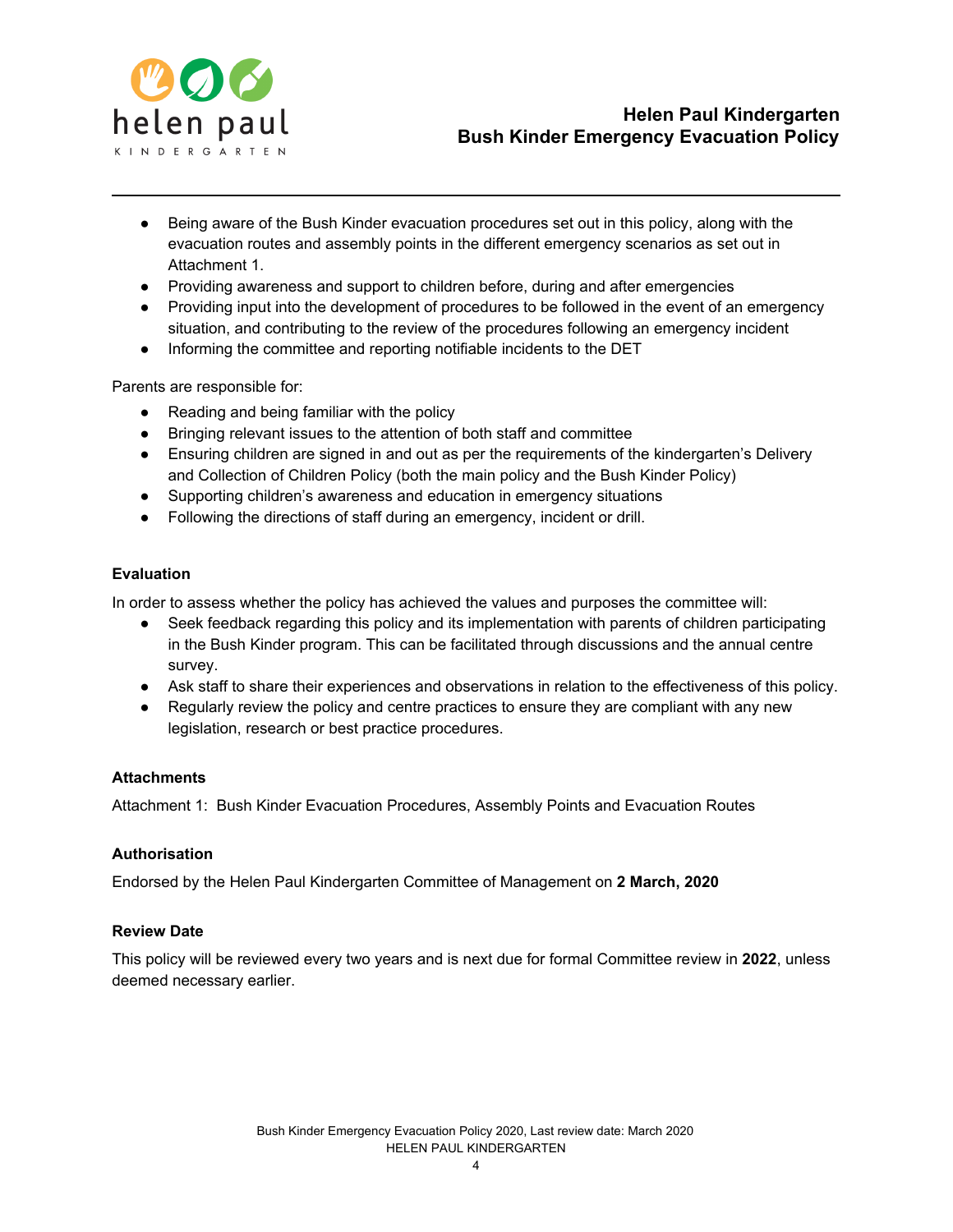

# **ATTACHMENT 1**

# **Bush Kinder Evacuation Procedures, Assembly Points and Evacuation Routes.**

#### **Evacuation Procedures**

Whatever the emergency, incident or situation that necessitates the evacuation, the following procedures are to be followed by staff and volunteers

- Keep children calm
- Ensure sign-in sheet is in the teacher's backpack along with other necessary items such as medication
- Count / check off against the sign in sheet to ensure all children are accounted for
- With the exception of the teacher's backpack, leave Bush Kinder gear at the site it can be collected later
- En route to new location (see below for appropriate locations), calmly walk children in pairs, keep group close together and ensure no child deviates from the group.
- Teachers/adult volunteers to be positioned at the front and back of the group, and flanking the group where possible
- Notify emergency services if required
- On arrival at safe assembly point, conduct a full count/roll call to ensure all children are accounted for
- Notify parents via broadcast SMS (via CareMonkey) of new location for collection (if required) and notify DET (if required)
- If the evacuation/relocation is for weather reasons, wait for the extreme weather to pass and when it does, resume normal activities if appropriate and safe to do so, following same relocation procedures to return to the Bush Kinder site
- If the weather does not look like it will pass soon, a broadcast SMS should be sent to all parents (via CareMonkey), advising of the new safe location for pickup purposes.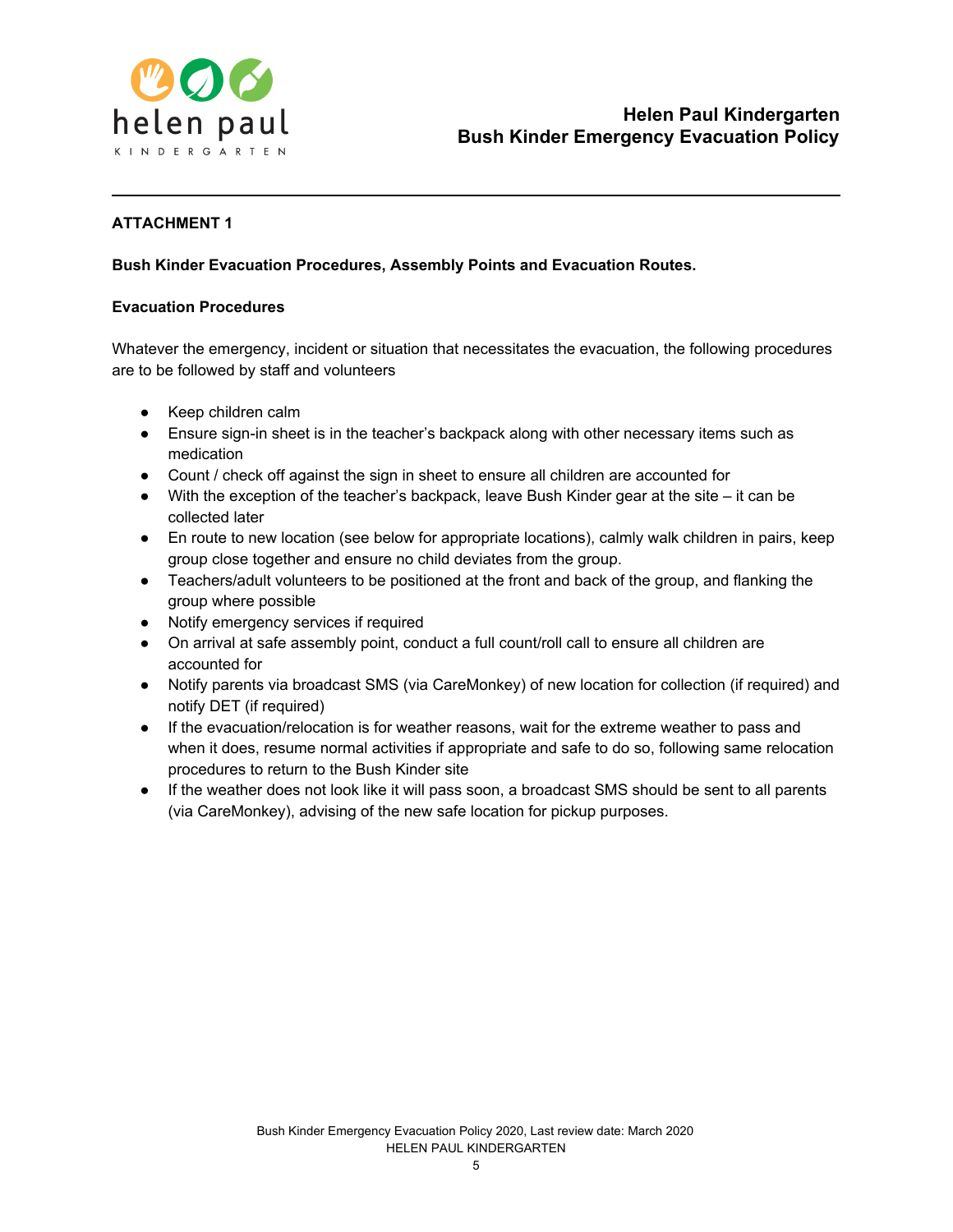

# **Helen Paul Kindergarten Bush Kinder Emergency Evacuation Policy**

ted **Q** 

# **Safe Zone Assembly Points and Routes**

The safe zone assembly points will differ depending on the nature of the emergency:

# A. **TORRENTIAL RAIN, HAIL**

**Assembly Point A:** Picnic shelter (in fenced playground on Dendy Street)

Group to wait here until torrential rain and/or hail has passed and it is safe to resume normal activities.

Shelter may be sought in the Dendy Park Tennis Club if the weather shows no signs of abating (see Assembly Point B below).



# **B. ELECTRICAL STORM, EXTREME WINDS**

**Assembly Point B:** Dendy Park Tennis Club

Group to wait here until storm passes and safe to resume activities (recommend 30 minutes after electrical storm activity has ceased)

**Route:** Take shortest safe route possible



Jendy c